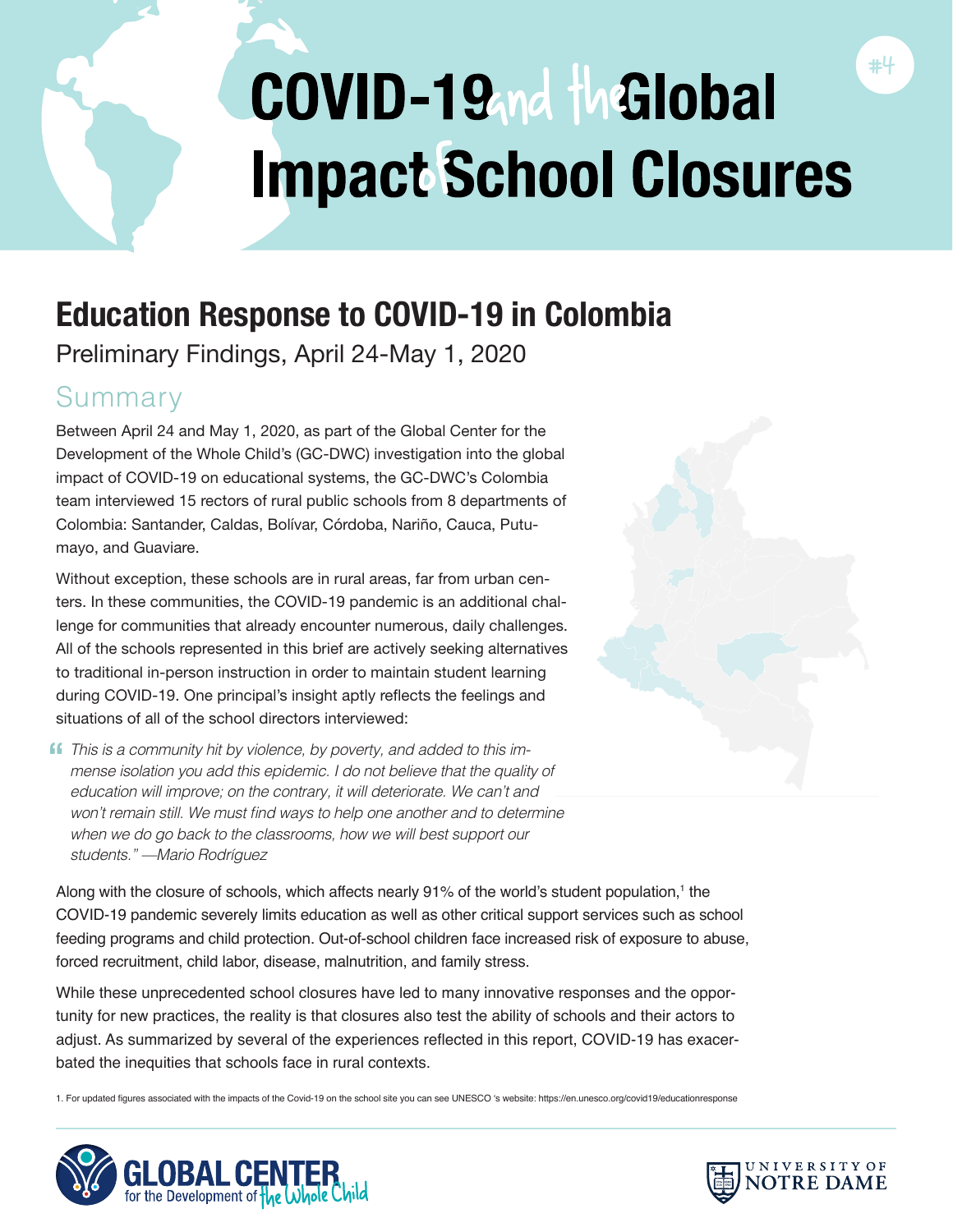- **If** We did not have to use this technology...now we have to use it. We have developed the capacity to use **"**<br>Tech and we now feel empowered. Now teachers are hanny to send the quides via email. We now meet *tech, and we now feel empowered. Now teachers are happy to send the guides via email. We now meet virtually for conferences or meetings. We even joke amongst ourselves and say 'we have learned more than our students.' This has motivated us a lot." —Evelio Gutierrez*
- *Now we are working outside all regulations: institutional and governmental mandates. We are at a point*  **"** *where there are no rules, no perfect solutions. We must use our common sense, be rational and reasonable, and deliver education as best we can considering the situation." —Jairo Barrera*
- **f** This situation has tested the creativity of teachers we have some teachers that are doing innovative things things that they had to learn how to do because of the crisis. We have teachers who are reco *things - things that they had to learn how to do because of the crisis. We have teachers who are recording the classes in their homes and forwarding the videos through WhatsApp or through Facebook to their students."—Danilo Vega*

Ultimately, the information provided by these rectors allows us to better understand the extent to which already vulnerable schools have been impacted by and responded to COVID-19-related challenges. Many of these schools are located in regions of extreme poverty with poor infrastructure, the presence of illegal armed actors, and limited or no access to technology and/or internet connectivity.

## **COVID-19 and the Vulnerability of the Rural Educational Context**

#### Extreme Poverty

According to the rectors interviewed, the lack of access to basic services is a constant challenge for families and students. Often, students do not have enough food, lack access to a combination of basic health care services, have poor drinking water, and attend underperforming schools. According to many directors, the emergency risks sending more families into poverty. According to Fedesarrollo,<sup>1</sup> poverty in Colombia could rise by 6 percentage points, essentially eliminating more than half of the achievements made in the fight against poverty over the last decade.

- **f** We have houses where you do not have a TV or electric-<br>itv. Some support has been provided by the government *ity. Some support has been provided by the government institutions for families facing hunger. Most children don't have a smartphone, and if they do, it is from the parents." —Danilo Vega*
- *I**I have students from the lowest socio-economic status,* even students who fall below the poverty line, and they *even students who fall below the poverty line, and they are not receiving aid since they are not attending school. These children need to be in school in order to receive food and eat." —Jesus Castillo*

Poverty and limited resources are a source of concern for the school directors because this affects the continuity of learning in the present and may discourage students and families from attending school in the future:

1. Fedesarrollo. Jairo Nuñez – Coronavirus: more poor and less people in the middle class. April 30, 2020- https://www.dinero.com/pais/articulo/cuanto-subiria-la-pobreza-tras-la-pandemia/284721

- **f** What are we going to do when we have a COVID-19 case? There is only one health worker in the communi *case? There is only one health worker in the community, and we don't even have a nurse. It is complicated because at some point we will have to return to school, but how we will do it and survive?" —Jairo Barrera*
- **f** We need to maintain social distancing and use masks,<br>but what will happen in the classrooms when we return *but what will happen in the classrooms when we return? The distance between students is usually just 15 or 20 centimeters because of overcrowding. Now we are being told that we need to have a distance greater than 1 or 1.5 meters between students, how is that going to happen?" —Hugo Cruz*

It is complicated because at some point we will have to return to school,  $\mathbf{b}$ ut how we will do it and survive? **"**

Julia Barrera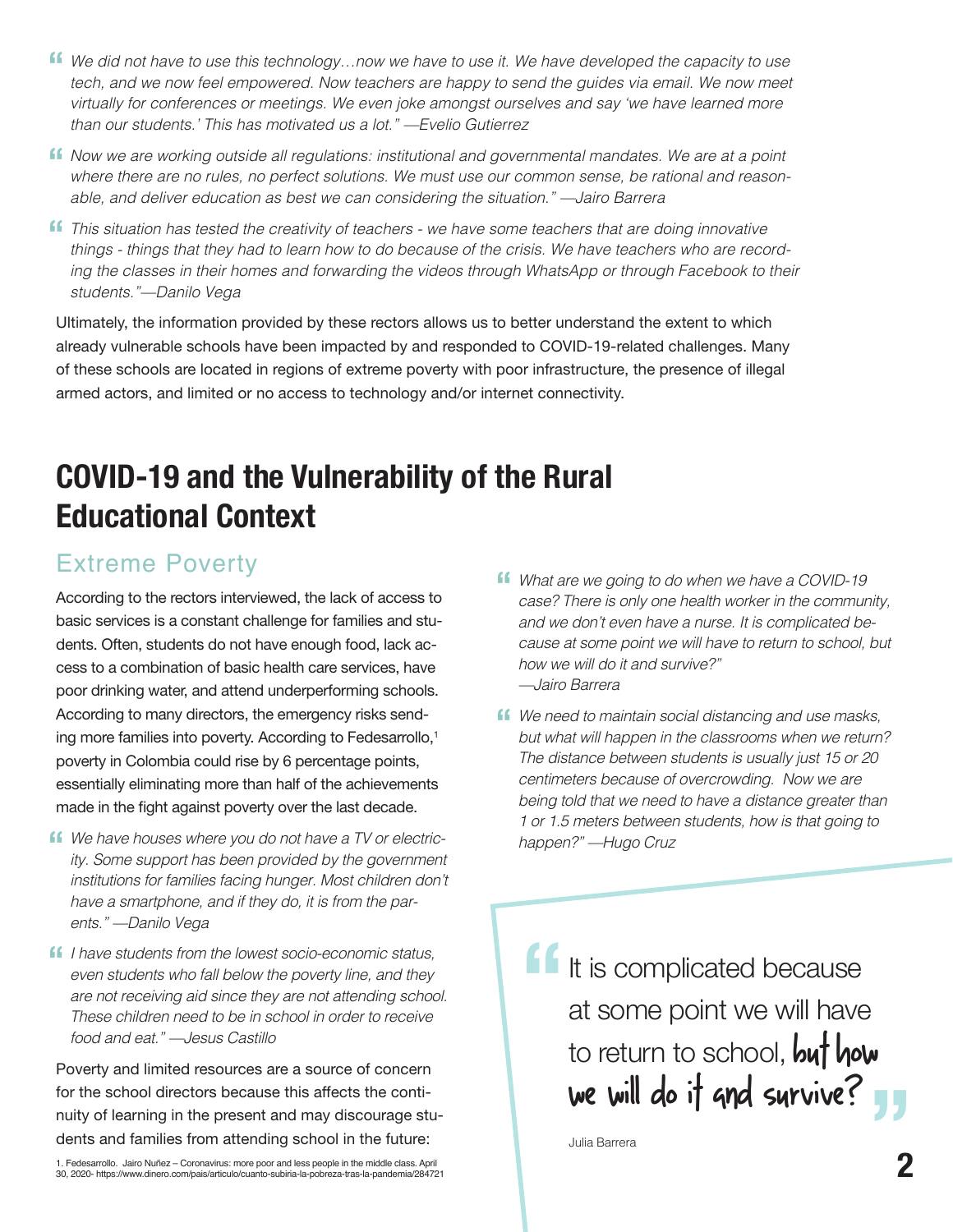#### The Challenges of Rural **Education**

The lack of resources in rural schools and limited technology are just some of the obstacles schools face. The disparity in resources is most evident between private and public schools as well as between urban and rural schools.

- **Among the inequalities we currently face, a large one<br>
is access to connectivity Having access to a comput***is access to connectivity. Having access to a computer or having a person who can support you is critical. Most of our parents are peasants: they are illiterate. We send an activity home, and the child does not know how to do it, and the teacher is not there to explain, so they won't be able to do it. This creates*  conflict in the family. That deepens social inequality." *—William de la Cruz*
- **f** When COVID-19 did not exist, there was a big difference between the resources of a child in the circle *ference between the resources of a child in the city, a child in a town, and child in a rural area. And I am referring to the minimum conditions for a school. My region has places where there is no electricity. In the classroom, the only technology is the teacher. And now in this situation, the teacher is taken away and the inequality between urban and rural education will grow." —William de la Cruz*
- **f** Rural schools are the schools that have been left behind. We are measured by the standards of cit *behind. We are measured by the standards of city schools, yet we are in schools with fewer resources: there should be different measures for different contexts." —Jairo Barrera*
- **f** *This pandemic is a new challenge and must lead to greater equity between urban and rural education, greater equity between urban and rural education, between the public and private sector schools." —David Torres*

Government decisions have further limited access to technology and connectivity. Many digital programs only exist under certain administrations and are eventually abandoned once their terms are completed. An example of this is seen in the digital kiosk programs that provided connectivity to rural communities: all the rectors interviewed mentioned these were useful programs, which have been missed since their discontinuation.

**f** We have felt abandoned by the government, and now during this tragedy. I think the situation is wo *now during this tragedy, I think the situation is worse. Sometimes I think all of this was necessary for the government to see the inequality between urban and rural children." —William de la Cruz* 

#### The rectors interviewed believe that COVID-19 also threatens academic gains made in previous school years.

**f** This is very negative for the academic development of students and the schools with the greatest unmet *of students and the schools with the greatest unmet needs. Honestly, we feel that it will affect us on a large-scale in terms of the academic development of our students." —Second Jacanamejoy* 

#### The challenges of bringing the classroom to the home in rural areas

Poverty and a lack of internet access are not the only obstacles rural schools face. An additional challenge is parental involvement in education. Parental support of learning is limited by the lower educational levels of parents, grandparents, and other adults responsible for the care of children at home in many rural schools. Additionally, many families need the support of their children in farming and providing food for the family.

**f** The distribution of physical learning materials –<br>quides or activities – is not received in the same *guides or activities – is not received in the same way by rural communities where parents' support may be limited by a lack of education or exhaustion from*  working in the fields. What we can do is make things *simpler and easier for the child to work through. We have told children that if they don't understand, they can skip activities, and the teacher will explain it when he or she can later." —William de la Cruz* 

This pandemic is a new challenge and must lead to greater equity between urban and rural education, between the public and private sector schools. **" "**

David Torres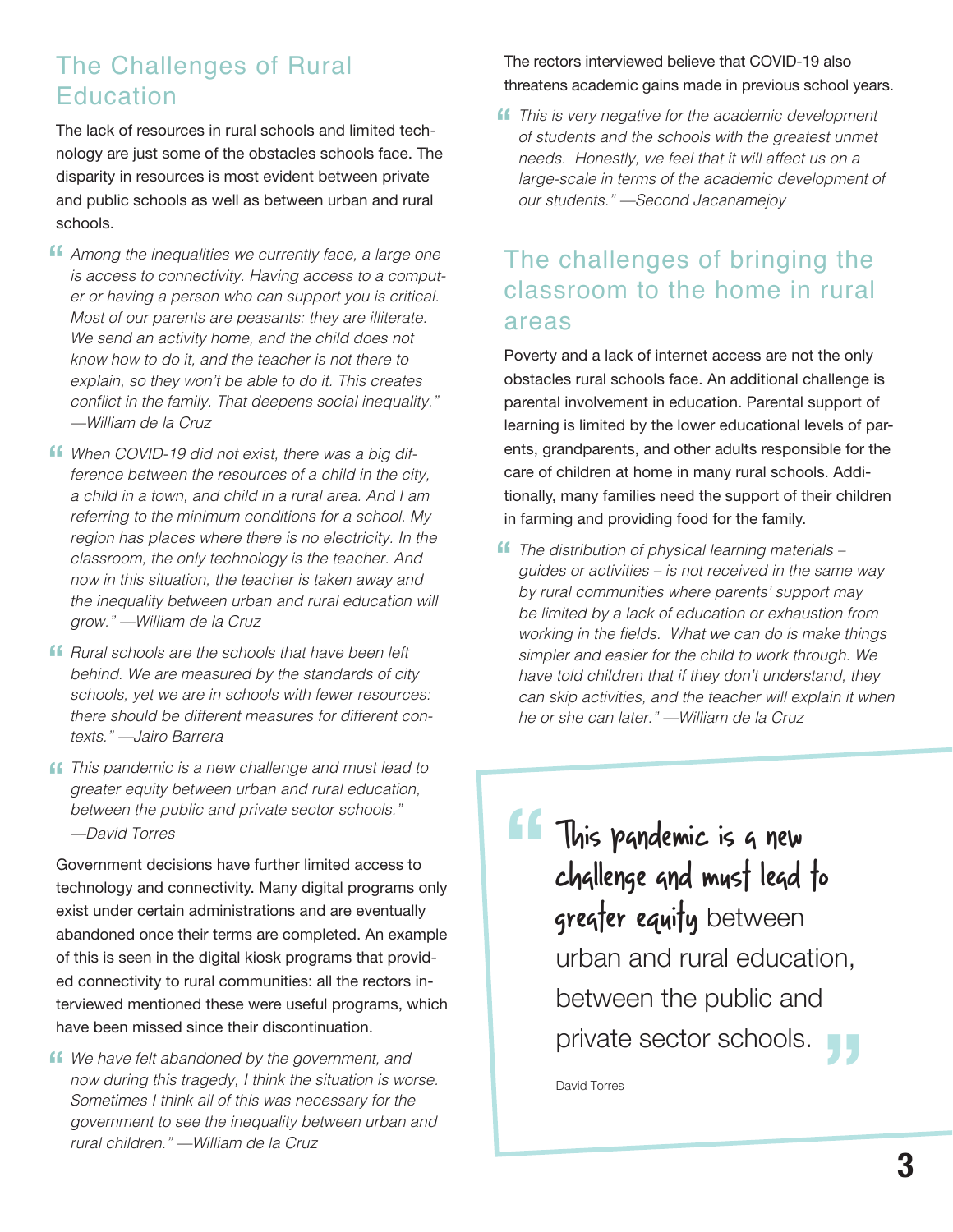The shift of the educational burden from schools to homes and the accompanying pressures also contribute to conflicts within families

**If** If the government does not undertake a real strategy to strengthen schools, especially in regards to tech*to strengthen schools, especially in regards to technology, such as providing tablets and internet access, in order to reduce the pressures families experience, parents will feel stressed and may believe it is better that their children do not study." —Mario Rodríguez* 

The limited ability of parents and caregivers to be supportive of students' education during quarantine is a challenge that risks having a long-term impact.

- **f** We have an extensive problem of illiteracy in Ma-<br>cavepo. And it is very difficult for students to have cayepo. And it is very difficult for students to have *help at home or for their caregivers to help children complete their study guides." —Alvaro Castillo*
- **ff** Teachers are not prepared for distance teaching and neither are children. We have had problems with buy*neither are children. We have had problems with buy-in and use of the home activity guides. Children have no help, and most parents are illiterate. So, for the teach*ers it has been difficult to prepare these guides know*ing the circumstances in the home." —Ramiro Rojas*
- **f** Some parents have said they prefer that their child repeats the vear because they are not learning, and *repeats the year because they are not learning, and they can't help them." —Ramiro Rojas*

#### A pandemic, armed actors, and rural education

Rural education in Colombia has been affected by armed conflict and actors, military or rebel occupation of schools, the discontinuity of classes due to violence, and threats made on educators. The environments around schools are also dangerous with many schools experiencing security threats such as landmines.

Some school directors reported that the presence of armed actors in their territories has been exacerbated by the COVID-19 pandemic.

- **f** Since 2018 the situation has worsened because of armed aroups fighting in this area. In my experience armed groups fighting in this area. In my experience, *there are incidents such as teachers having to ask permission from these groups to enter schools, or there are days that they cannot enter because of confrontations in the community between armed groups or simply because the groups don't want to accept teachers. Inevitably when this happens, children lose classroom instruction time." —Mario Rodríguez*
- **If** In areas with the presence of armed actors, violence, ushered in by the pandemic. brings new risks: we *ushered in by the pandemic, brings new risks: we have to be on our toes because some groups might even try to recruit children when they are out of school. Without the help of the secretary of education and schools, girls and boys are at risk of recruitment.*  Recruitment leads to displacement as families flee *out of fear. Now added to all of this, COVID-19 brings*  more difficulties to the community and schools." *—Mario Rodríguez*

Children have no help, and most parents are illiterate. So, for the teachers it has been difficult to prepare these guides knowing the circumstances in the home. **" "**

Ramiro Rojas

In areas with the presence of armed actors, violence, ushered in by the pandemic, brings new risks: we have to be on our toes because some groups might even try to recruit children when even try to recruit children \<br>they are out of school. **"**

Mario Rodríguez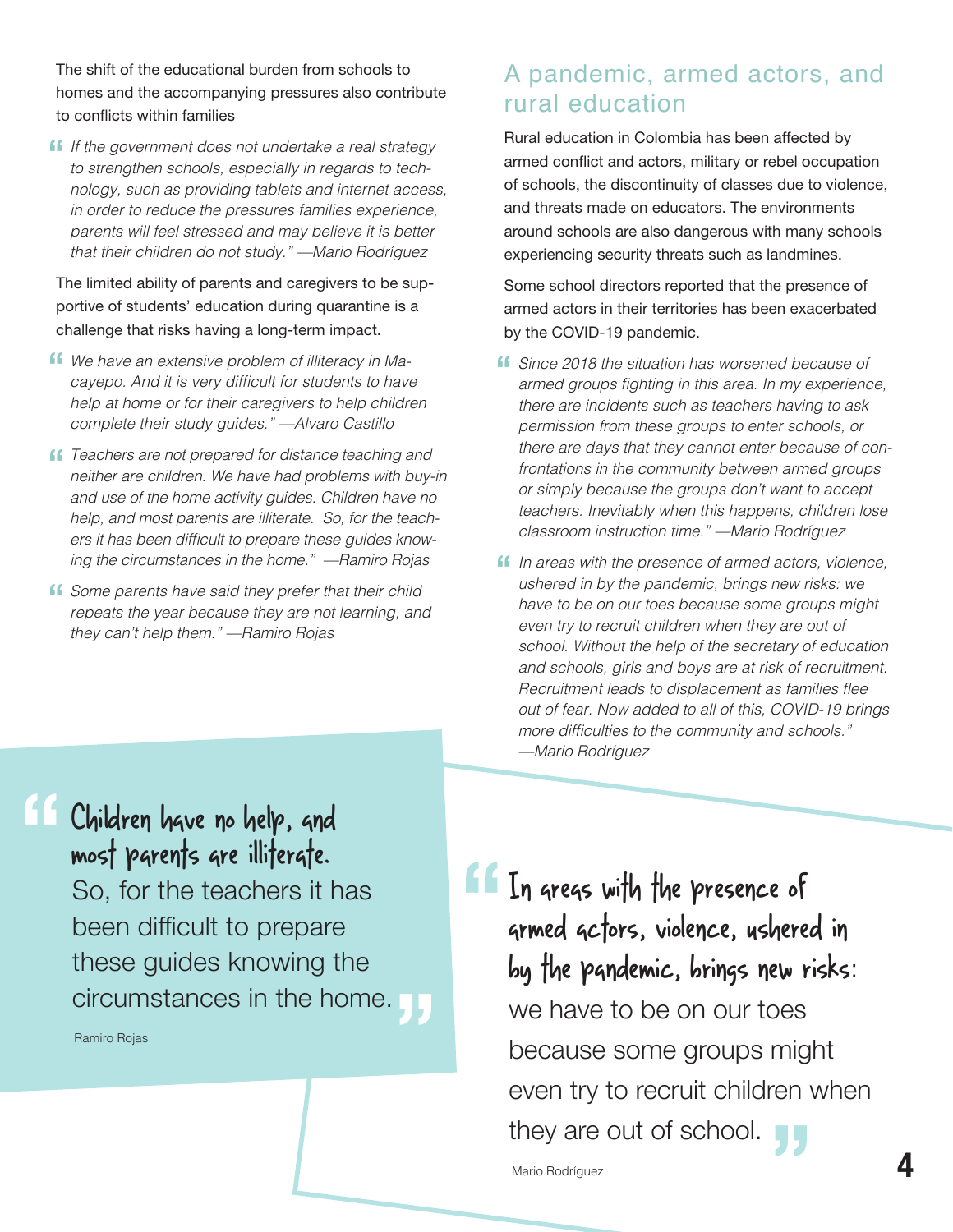Social control exercised by armed actors includes restrictions on mobility, interference in family matters, and the imposition of certain social rules or norms. Some armed actors interfere in education.

**If** In areas where armed groups act outside the law, they aive the orders, and they impose the law. In fact, if the *give the orders, and they impose the law. In fact, if the government states that the roads into communities must be opened, these actors can just say no, and teachers will not be allowed to enter." —William De la Cruz* 

In the midst of school closures, both teachers and directors need to take the presence of armed actors into account when developing their response plans.

In a conflict zone, armed actors have their rules, and **"** *one simply tries not to rock the boat." —Jairo Arroyo* 

Some solutions that connect children with teachers during school closures simply are not possible due to the presence of armed groups. Some directors pointed out that armed actors control messages in communities, local media, and even cell phones in order to limit the information that can be shared about their activities within the community. These limits on media and communication negatively affect the ability of communities to keep schools and students connected.

In a conflict zone, armed actors have their rules, and one simply tries not to rock the boat. Here violent groups decide who fries not to rock the bogt.

Jairo Arroyo

**"**

- **If** In the rural areas and near rivers, there are armed or<br>
delinguent groups that are in control, and they do not *delinquent groups that are in control, and they do not allow someone to have a cell phone with internet. If*  they find some people with phones, they take them *because they do not want people to communicate with the urban areas. Here violent groups decide who has a telephone and who has internet. They do not allow people to use technology. It is a challenging situation." —Jesus Castillo*
- **ff** COVID-19 increases social inequities. Even if we could get antennas and computers for children to *could get antennas and computers for children to use or connect, we couldn't learn or be allowed to use these resources because of armed groups. It is not easy to design, print, and distribute activity guides, but we don't have other means to make this work." —William De la Cruz*

#### Compounded Risks of School **Closures**

School closures and restrictions on mobility have disrupted children's routines as well as their parents' and caregivers' routines, leading to increased stress in many households.

**f** Believe me it is not easy. It's very difficult; it is very complex We know that most parents in our educa*complex. We know that most parents in our educational community leave their homes between 5 and 6 in the morning to get to work and return at 4:30 or 5 in the afternoon, which makes the situation even harder because children are alone, and they don't have their parents for guidance or have a cell phone with a data plan. When they do have a phone, they often don't have reception: we live in an isolated area." —Hugo Cruz* 

has a telephone and who has internet. They do not allow people to use technology. It **"** is a challenging situation. **"**

Jesus Castillo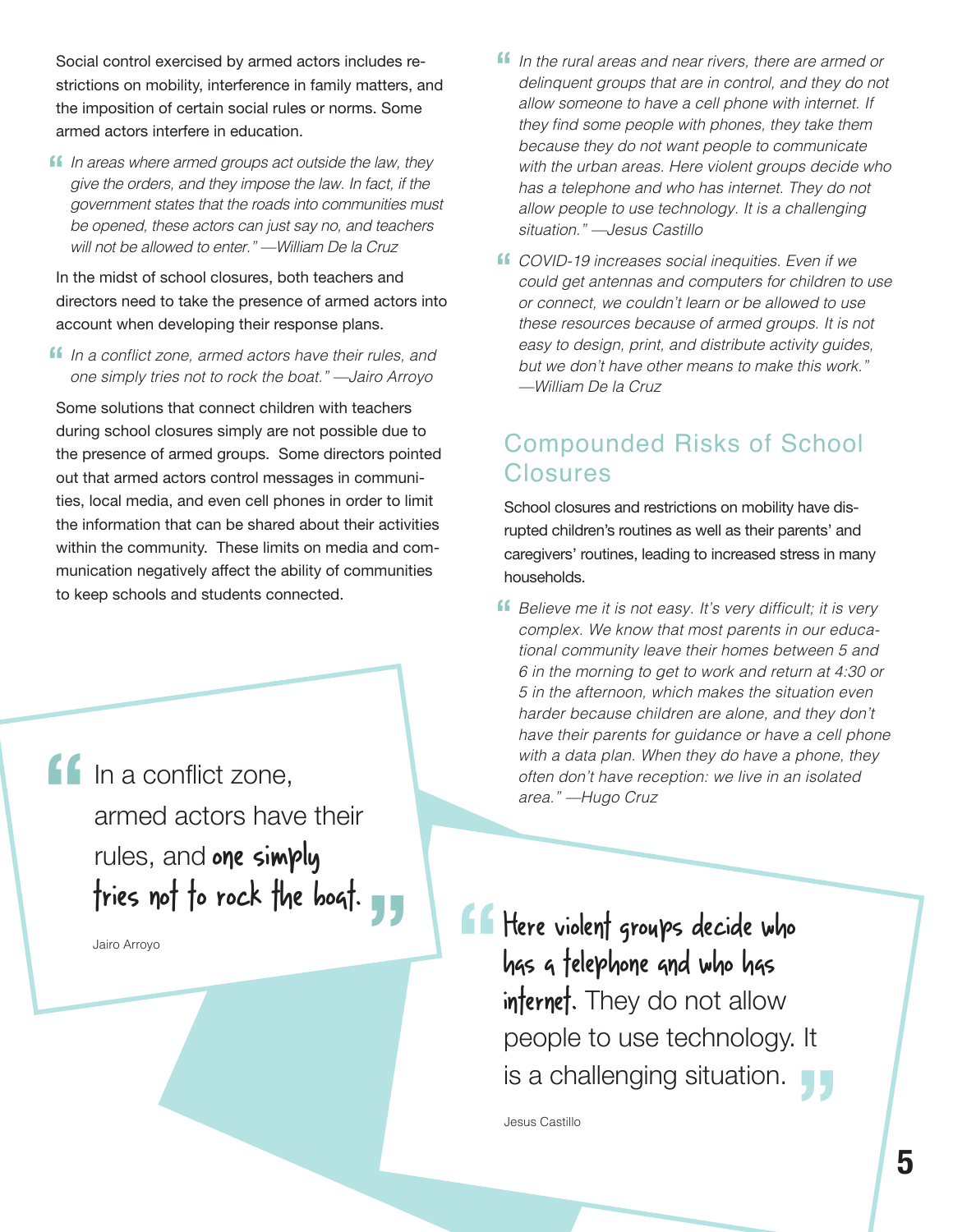Some rectors fear that students may engage in riskier behaviors than normal during the pandemic.

- **ff** School desertion is a concern. We have students who and work in gold mines flocated two- or three-days *go and work in gold mines [located two- or three-days walking distance from the community]. Children who work there start making money at a very young age. When this happens amidst poverty and a pandemic, the children may never return. It's our job to keep the child's attention and keep him or her interested." —Jairo Arroyo*
- **f** Some children go to cultivate coca and others go<br>to the mines. While some mines do not accept mi*to the mines. While some mines do not accept minors, forced recruitment to illegal mining is out of our hands, and there are always one or two students a year that leave school and join illegal groups, or girls who fall in love men from these groups and withdraw from school. In the absence of the state security, groups often and easily recruit the young." —William De la Cruz*

In rural areas, where many children and adolescents live in poverty, the schools provide many supports beyond academic ones:

- **f** When students are at school, we take care of them.<br>Many children come to school abused. We have *Many children come to school abused. We have many cases of sexual abuse and pregnancy at a young age. We are now concerned we cannot do checkups or help these children like we did before the pandemic." —Ramiro Rojas*
- **f** Children come to school with emotional pain. In our city we have psycho-social workers that help suppo *city, we have psycho-social workers that help support emotional problems in children; however, if they cannot come to school, we cannot identify these children and cannot help them." —Olmes Campos*

## **The Response of some Indigenous School Communities to COVID-19**

Strategies for crisis management in indigenous school communities draw from the knowledge and practices of the traditional culture. Some educational authorities have found an opportunity to call upon these traditional practices.

**f** For indigenous people, we see an opportunity to make education more human and based on resp *make education more human and based on respect for the earth and all the beings that inhabit it. This situation has allowed us to start looking at our own*  resources and knowledge as we find ourselves look*ing inward and at how our culture can be brought into education." —William González* 

Education in indigenous communities also draws on the presence of practical skills and indigenous knowledge. It does not rely only on the teacher for the transmission of knowledge.

**If** If a student has trouble in school, how is he or she go-<br>ing to understand by just looking at a photocopy? We *ing to understand by just looking at a photocopy? We decided that we should talk to parents and teachers to see if we can also work on practical things to support learning. We have suggested reactivating the family orchards, working with seeds, tools, birds, chickens, and other things to complement formal education with practical knowledge and skills." —William González* 

For indigenous people, we see<br> **41 opportunity to make education** an opportunity to make education more human and based on respect for the earth and all the beings that inhabit it. This situation has allowed us to start looking at our own resources and knowledge as we find ourselves looking inward and at how our culture can be brought into education. e<br>JJ

William González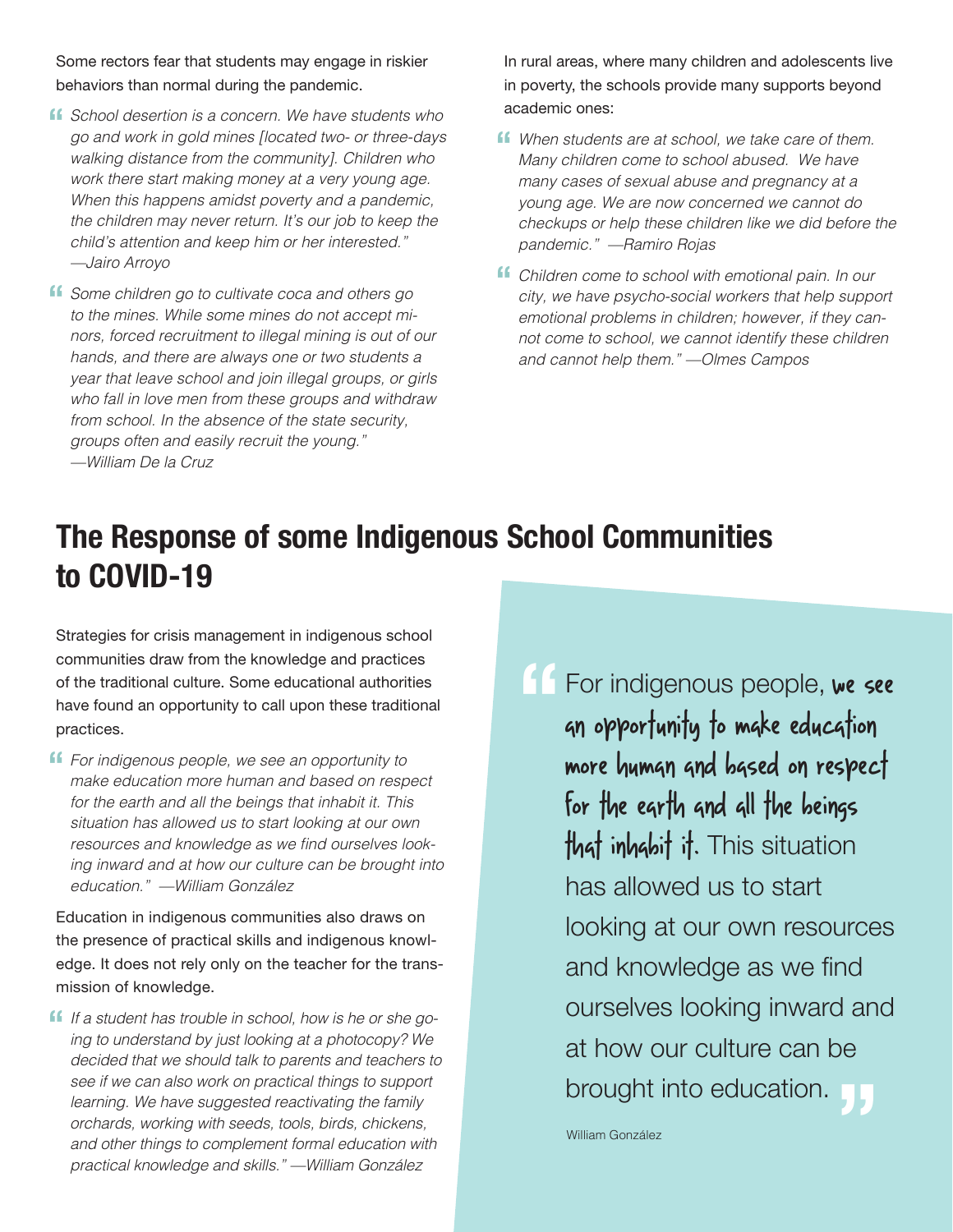Traditional, indigenous knowledge also helps communities adhere to security measures implemented by the state.

- **f** The elders from the Indian reservations are working to make masks, special soaps, hand gels, and sham*make masks, special soaps, hand gels, and shampoos with traditional herbs and giving these materials to community groups in Cañamo Loma Prieta." —Carmen Trejos*
- **f** We are looking at the possibility of working with the school to plant community gardens to avoid starya*school to plant community gardens to avoid starvation." —William González*

Indigenous communities and schools are also working together to meet the emotional needs of students, once again drawing from tradition and culture.

- *We use a car speaker and drive through the communi-***"** *ty playing traditional music and a recording of a traditional healer, encouraging communities to go into orchards and collect basil and make special teas. When we can, we use social media and Facebook to share advice on traditional medicine to help keep the body and the spirit healthy." —Carmen Trejos*
- **f** Traditional forms of teaching use medicinal plants<br>like eucalyptus, pine, and lemon to protect us from *like eucalyptus, pine, and lemon to protect us from disease. The elders are evoking good spirits to protect us all. We are following the elders and ancestral knowledge. For us, education has a second, important spiritual component." —William González*

**"**I fear that when we return to school, students may not have that same optimism and that same joy for education. That is why we are trying to go home to home and explain to all the families what is going on. We tell parents that it is not their fault. We are going to do everything we can to help their son or daughter. **"**

Jairo Arroyo

## **Continuity of Education**

The directors interviewed expressed their concern about the duration and complexity of the crisis and its impacts on the quality of the learning process.

**"** When the children are in school, we give them the **"**<br> **"** tools needed to learn. Now, sometimes we lend a cell *tools needed to learn. Now, sometimes we lend a cell phone to students to collaborate on academic work. We do not send home ten activities and say it is the parent's responsibility. These parents are too busy thinking about how they will provide food, not how they can help their children learn. Some parents have tried to do both, but we don't know how long this will*  last: it is hard for them, and we don't have any tools to *help them." —Mario Rodríguez*

In many regions, directors expressed frustration that achievements and progress made in previous years will be jeopardized by the current crisis:

*We have done various things to keep students interested in education. What strikes us the most is that without us, children will lose their way. They will go to the mines, some might be married, or end up where they should not be. I fear that when we return*  to school, students may not find that same optimism *and that same joy for education. That is why we are trying to go home to home and explain to all of the families what is going on. We tell parents that it is not their fault, and we are all going to continue. We are going to do everything we can to help their son or daughter." —Jairo Arroyo*